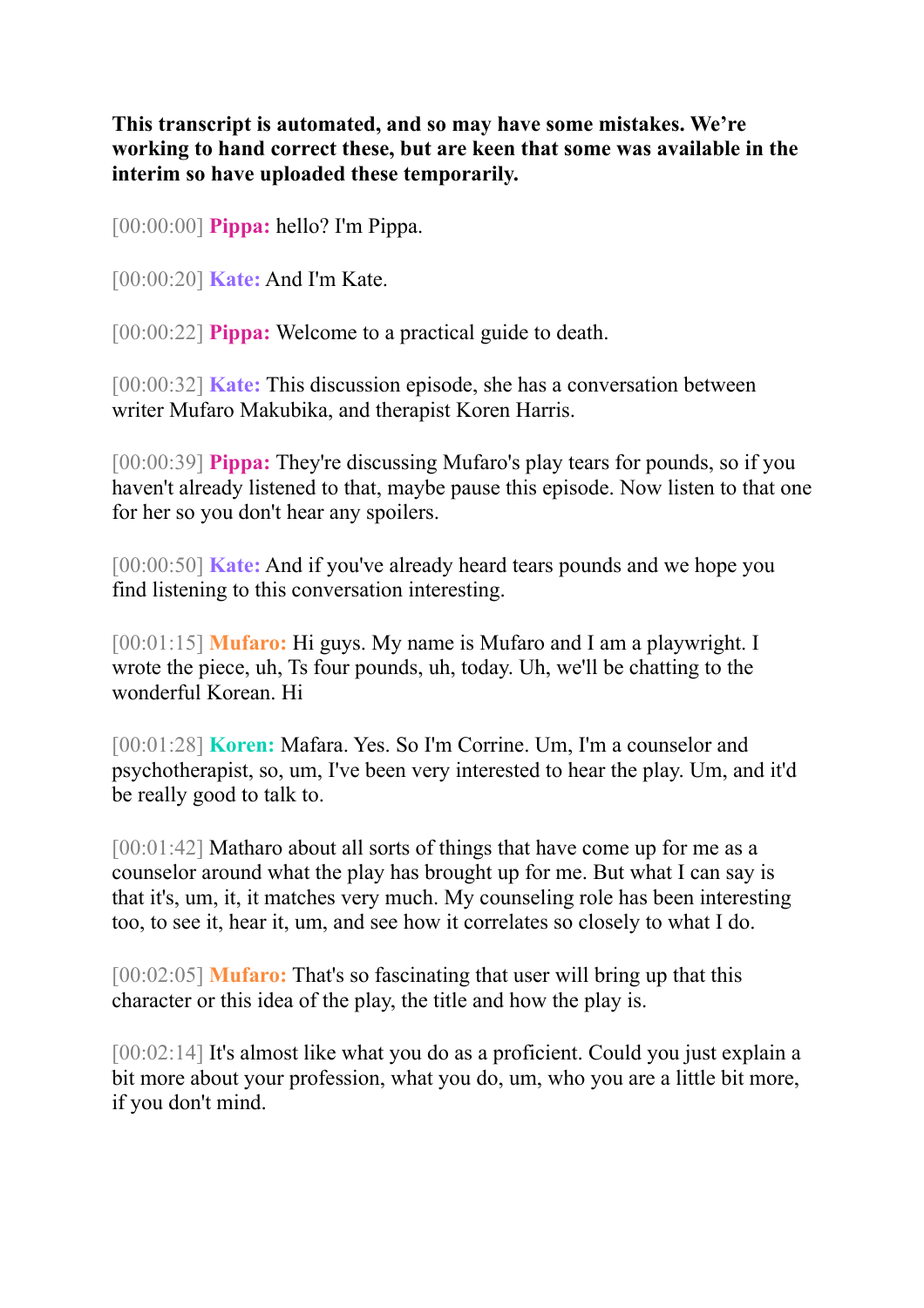[00:02:30] **Koren:** I think it's awesome. Uh, so yeah, so as a, as a counselor, um, my job is to, um, support people through difficult periods of their life. Uh, so people come to counseling for all sorts of reasons.

[00:02:46] Uh, but interestingly, the, probably one of the main reasons that people come to counseling is, is loss. Now that can be lost from bereavement. So that can be grief loss, but that can be. Um, in lots of different ways too. So loss of relationship, um, loss of identity, a loss of a bit of a sense of self. Um, and, and it's almost like no matter who walks through the door and there matter what they think they're bringing, there's a dotted line to loss in some way.

[00:03:22] So. What the play speaks to me very, very strongly about is obviously, um, the loss of relationship, the loss of the partner, um, and it talks about how the main character, um, is struggling with that loss and the play itself matches. What might be the first counseling session that he might've had. If they decided to go to counseling,

[00:03:55] **Mufaro:** I was going to say, you talk about a loss about how that is sort of a recurring theme in people's lives.

[00:04:03] Um, And it's and you underline it as loss, I guess in our character, is grief. Is it, um, a particular type of loss or is it, how do you describe it? How do we sort of, I mean, as a council, I guess is how, how do you look at grief when you are approached by it? And I guess as well, it would be interesting

[00:04:30] **Koren:** to find out.

[00:04:32] Oh, okay. Um, in terms of the client, there is a lot of work on grief counseling. There's a lot of talk about the stages of grief, which are denial, anger, bargaining, depression, and acceptance. And there is something around looking at that with a client who is, who is great, but fundamentally as a therapist, I take each client individually and I will work with them individually on their grief because it's different for everyone.

[00:05:12] Um, and so it's really important to stay with the client. In that grief and try to support them based on whatever it is that comes up for them. So for example, anger is a hard one for people to, oh, Okay, grief. Um, and I think it's quite interesting in the play that we hear some of, some of his anger, it does say does

[00:05:41] **Mufaro:** express it,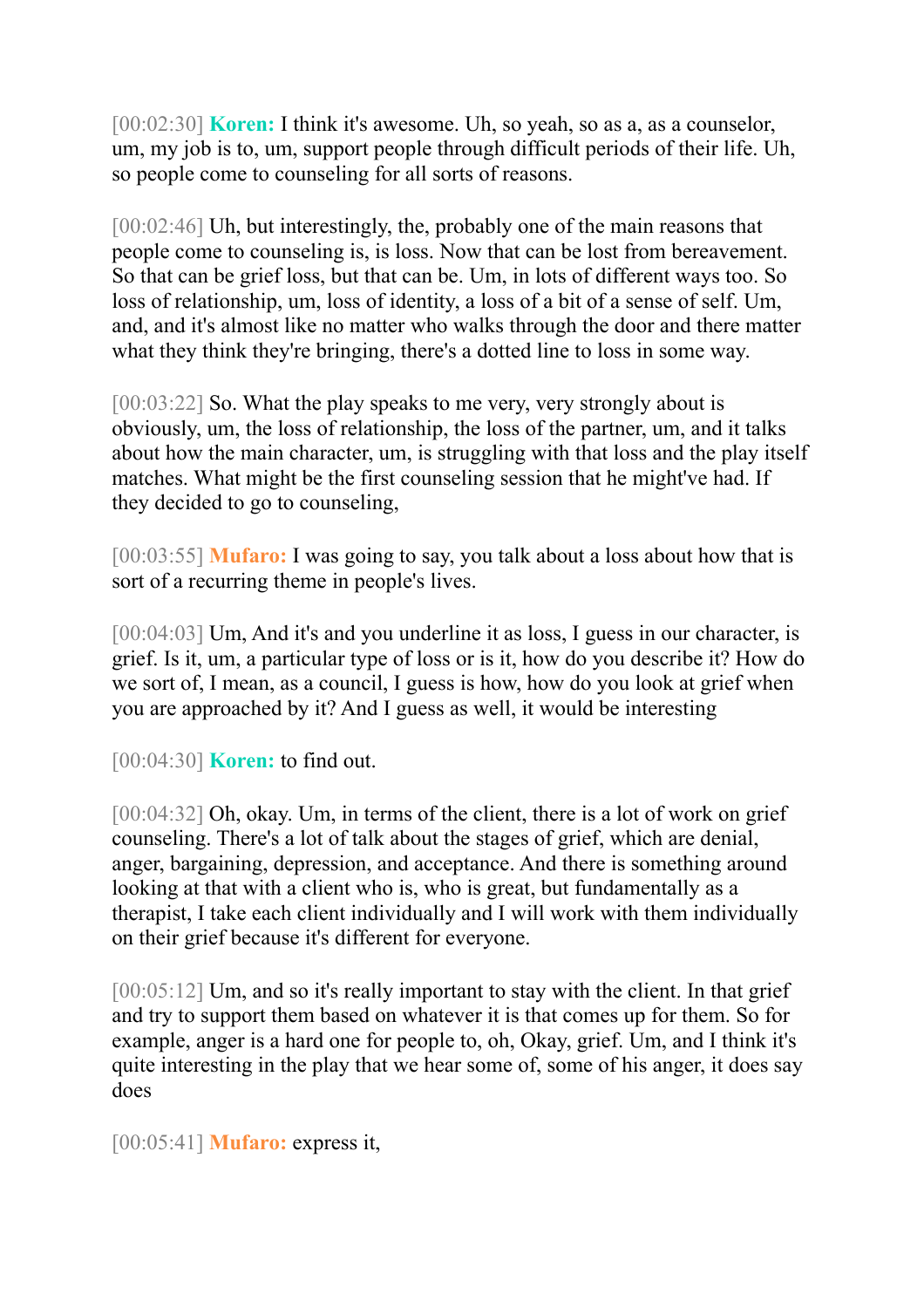[00:05:43] **Koren:** which is great, actually.

[00:05:48] **Mufaro:** I would've thought, like, if you suffered a loss, you'd be like, dude, be really, I guess the world. I don't know. I don't know if it's me thinking that's like a natural sort of like, you know,

[00:06:02] **Koren:** it depends where your anger is pointed. Okay. You can be angry with, you know, the doctor, if they're involved or you can be angry.

[00:06:12] Um, you know, about somebody that may have caused an accident, or you could be angry about the, um, the cancer or, or whatever, but often there's anger towards the actual person that you'd lost for leaving you. And I think that's probably the anger that I'm talking about them so hard to bring. Um, but it's a big part of it because.

[00:06:36] You have been left bereft from this person. And, uh, often there is, there is some anger there. Why did you leave me? How could you leave me? And

[00:06:51] **Mufaro:** I was going say, I guess, you know, when you talk about anger, I guess it's manifestations as a counselor, dealing with grief, I guess in our character, you sort of explicitly sort of says in your ribs up sort of a notebook and a symbolic gesture of anger.

[00:07:09] Why actually hanger, I mean, um, when you meet with people, um, how do you, is it cathartic for you to have them express that anger or how you. What do you do with when you see that anger? How to sort of, yeah, yeah,

[00:07:31] **Koren:** yeah. Hmm. Everything is aimed at trying to help the client connect with their feelings, whatever those feelings are.

[00:07:40] Okay. Um, so, so my job in the room is to. Um, bring the client to feeling as much as I can because actually we often intellectualize it and talk about what you're thinking rather than what you're feeling. Um, and you know, the anger is not addressed at me, so I'm quite safe in the room. Um, and I, and I can try as far as I can to, um, encourage the client to see it so often it's reflecting.

[00:08:11] I could, I can see that you're really angry. Um, and sometimes they'll pull back in to be a bit surprised, but it's about naming what they're showing. Sometimes we don't really know what we're showing, including sadness,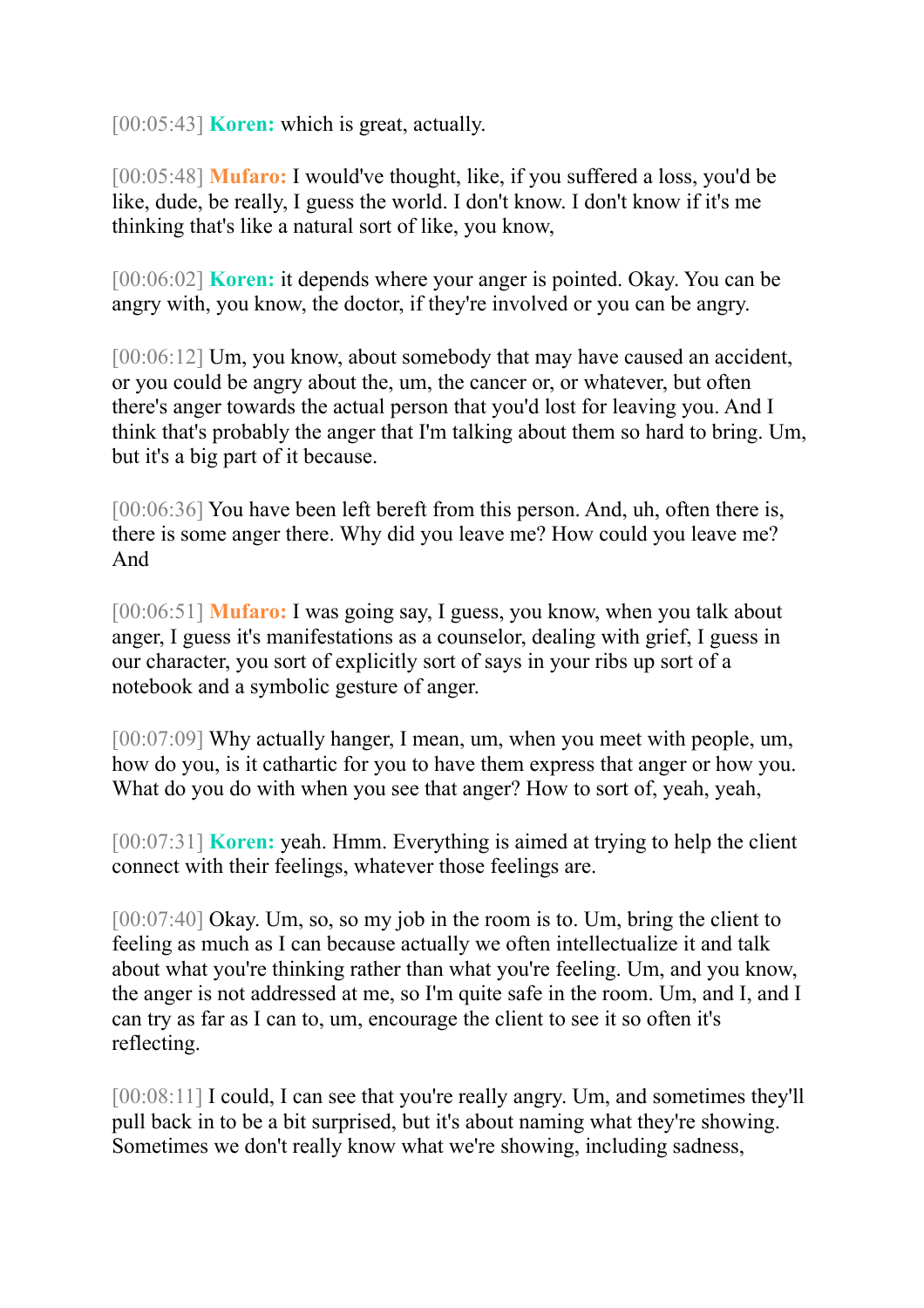including hurt, hurt the big one, actually anger, often Coopers of hurt. That's underneath that.

[00:08:36] Um, so yeah, it's about helping people to connect with their feelings because we, we tend to, as humans just intellectualize everything or keep it up in the head, keep it cerebral, but we, we really need to connect with, but what does that, what is that feeling? Ah, anger,

[00:08:54] **Mufaro:** I guess this was all in the character.

[00:08:57] We have this scenario where there's two, two voices going on, I guess, the voice in his head and sort of the world where this speaks. I guess you, as a constant, you must, you see this worlds colliding in your clients probably every day. And. How do you sort of navigate that, those two worlds, I guess, because they, everyone has an internal monologue, I guess.

[00:09:28] And then you, whatever you say is whatever you have, you haven't censored, I guess you don't have to mean how do you, I guess, releasing some of that internal dialogue is maybe part of a job if I'm assuming. I don't know if I'm assuming,

[00:09:44] **Koren:** how did you try.

[00:09:46] **Mufaro:** Get that voice that's there in ahead. And what's coming out to sort of

[00:09:53] **Koren:** absolutely. And I, and I loved that about the play actually, because that was another thing that made it feel like counseling, because a big part of the job is to, again, help the client connect with that internal dialogue internal narrative, because actually we've got that going on all of the time. And I don't think we readily recognize because it's just what we do, you know, it's, we know we've got that voice inside.

[00:10:21] We know we're saying things to ourselves and then you're right. We have to think, right. I'm going to say this out loud. Now, let me be careful about what I'm going to say. Um, so my job is to kind of help the client to know that, okay, you're here for counseling. And we're having, um, a conversation one-toone.

[00:10:45] But I also want to hear that internal dialogue. I invite you to bring that into the room, but how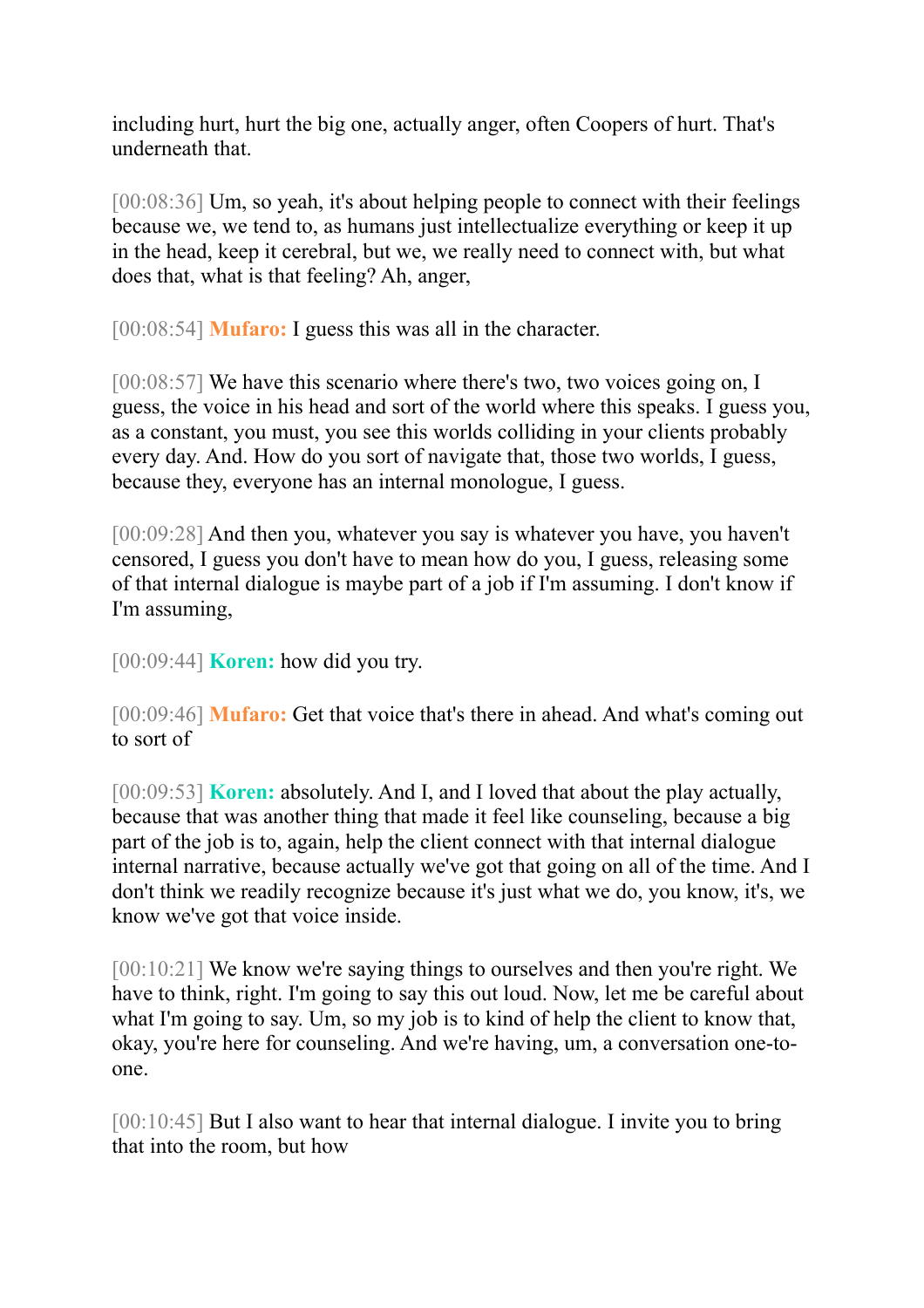[00:10:52] **Mufaro:** hard is it? The heart tube? I mean, I've, I, I'm sort of like, I think of what my character and I feel like he says the first like hard stuff in his head. Like, he doesn't want to say it. He doesn't want to say the things that might be hurtful to the person who's probably passed or things you might think.

[00:11:09] And I'm not right or not appropriate, whatever you think is appropriate in grief.

[00:11:16] **How do you**,

[00:11:19] **Mufaro:** how do you choose them so that they can feel that comfort in that is to say it, you know, to say, yeah, I'm angry, I'm regional, I'm hurt to see those things that are painful to say,

[00:11:34] **Koren:** yeah, again, When you're sitting alongside someone, someone's like, you're tracking them.

[00:11:44] And so even though, like I just said, you know, I can say it sounds like you're really angry and someone will stop and go. Um, no. It sounds like it. And then they connect with their feeling. So that's another, that's another reason why the feelings is important because actually the internal dialogue is very much connected to what you're feeling, um, as well as what you're thinking.

[00:12:14] So it's about, well, one of the things I do with clients is tell them that, you know, this is, this is as much about the internal dialogue. Um, that you have with yourself as it is about your relationships with people. So from the get go, I make sure that they understand that that internal dialogue is going to play a massively important part in the room, because that's the, that's the bit that's going to be telling me what they're really feeling and thinking.

[00:12:46] Um, and keeping that internal dialogue going inside just goes round and round and round and round and round when a client starts to talk out loud in the room. And then I might say, oh, I notice you said this. And then they kind of go, oh yeah, it's almost like they hear themselves for the first time in the room.

[00:13:13] Because we speak out and it just goes away from our body and out into the ether. And sometimes we're not hearing it, but it's almost like me as a counselor. It throws that voice back at them so they can do it themselves. They can kind of hear for themselves as they're speaking out loud to me, or I can reflect back to them what they've said so often I would just repeat what they just said to me.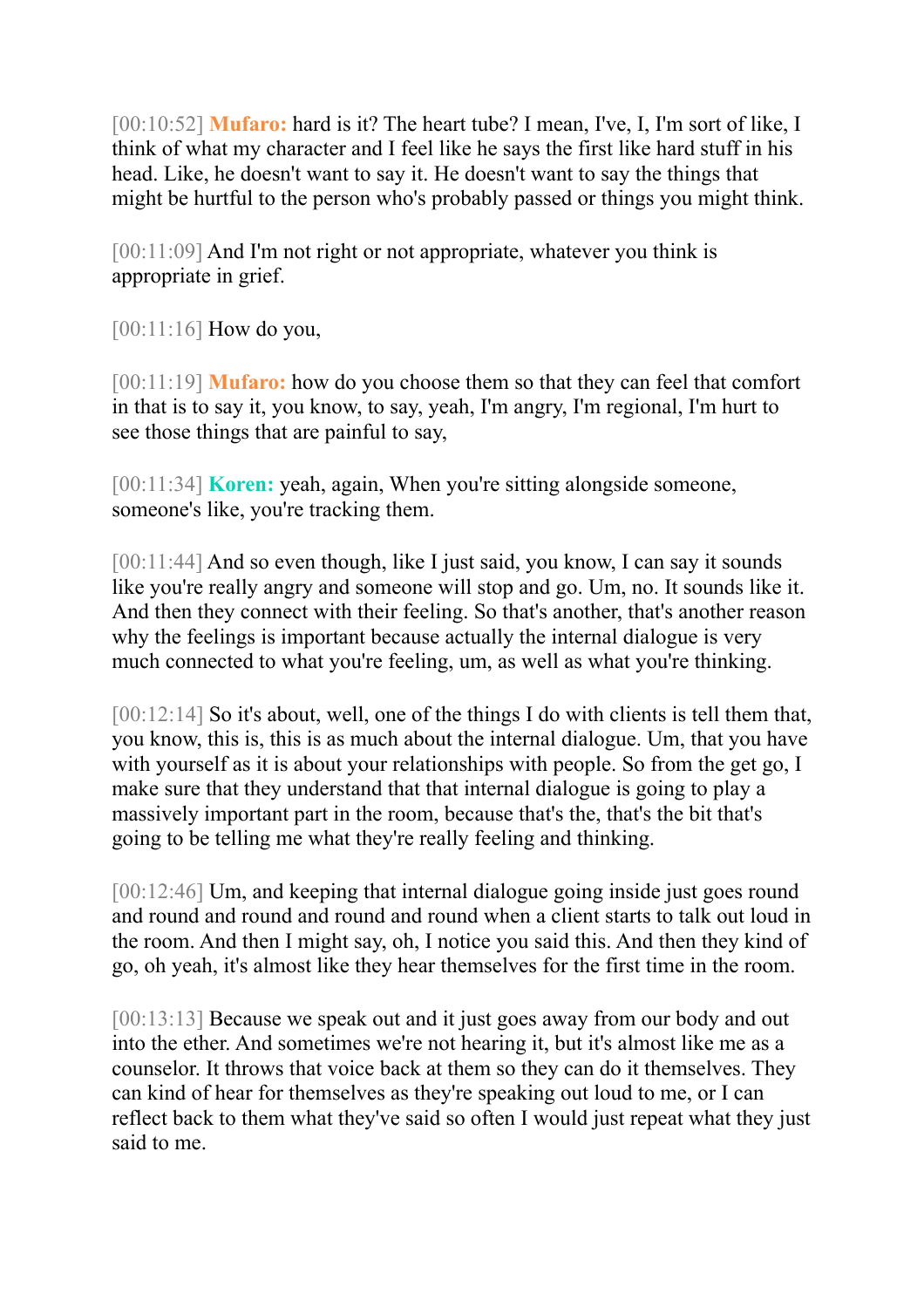[00:13:38] **Mufaro:** It seems quite an essential human. Need somehow in this process or if it in counseling, whatever the loss is, it feels like they don't measuring and tracking and reflecting with another person is important for some sort of breakthrough it's

[00:13:58] **Koren:** potent so important. I mean, you know, I, when I heard this play about the script, I thought my father has done therapy.

[00:14:14] Yeah. And the listening, you know, the listening that takes place during this. Um, and that's what it's all about. That's the tracking. That's reflecting that. So, you know, to be listened to, and to be heard. That's the important thing to be heard, um, is so important and it's, it's, it's a human need. It's a relational need to be heard to be acknowledged, to be validated when somebody gets.

[00:14:48] And often we say that I really like it really gets me, or she really gets me. And it means a lot when you meet someone who you feel like understands you and you don't have to use too many words. Um, and that's what this is. That's what the essence of this is. It's if somebody really hears you and listens to you, Um, it, it makes sense.

[00:15:11] Doesn't it? It makes all the difference. Yeah. I,

[00:15:15] **Mufaro:** I sort of like when I look at the piece, like, I guess when I sort of conceived it, the idea of the professional mono was my thing of meeting this screaming men and this men trying to sort of explain where it is and what it's trying to figure out. I guess a place of revealed itself that is about this grief stricken ma man sort of like opening up in mirroring.

[00:15:43] I'm a young black man living in a, you know, this society. And like I said, I've never done therapy and. It feels frightening. Like even when I like look at the script, I'm like, for me, that is a very brave person because he is in a cafe with lots of people and he's opening himself up.

[00:16:10] **How**,

[00:16:12] **Mufaro:** I guess, from your experience, how do maybe people of color.

[00:16:18] Approach you when they deal with these matters or do they approach you or is there a uniform way they, they deal with it or is it always individual? Is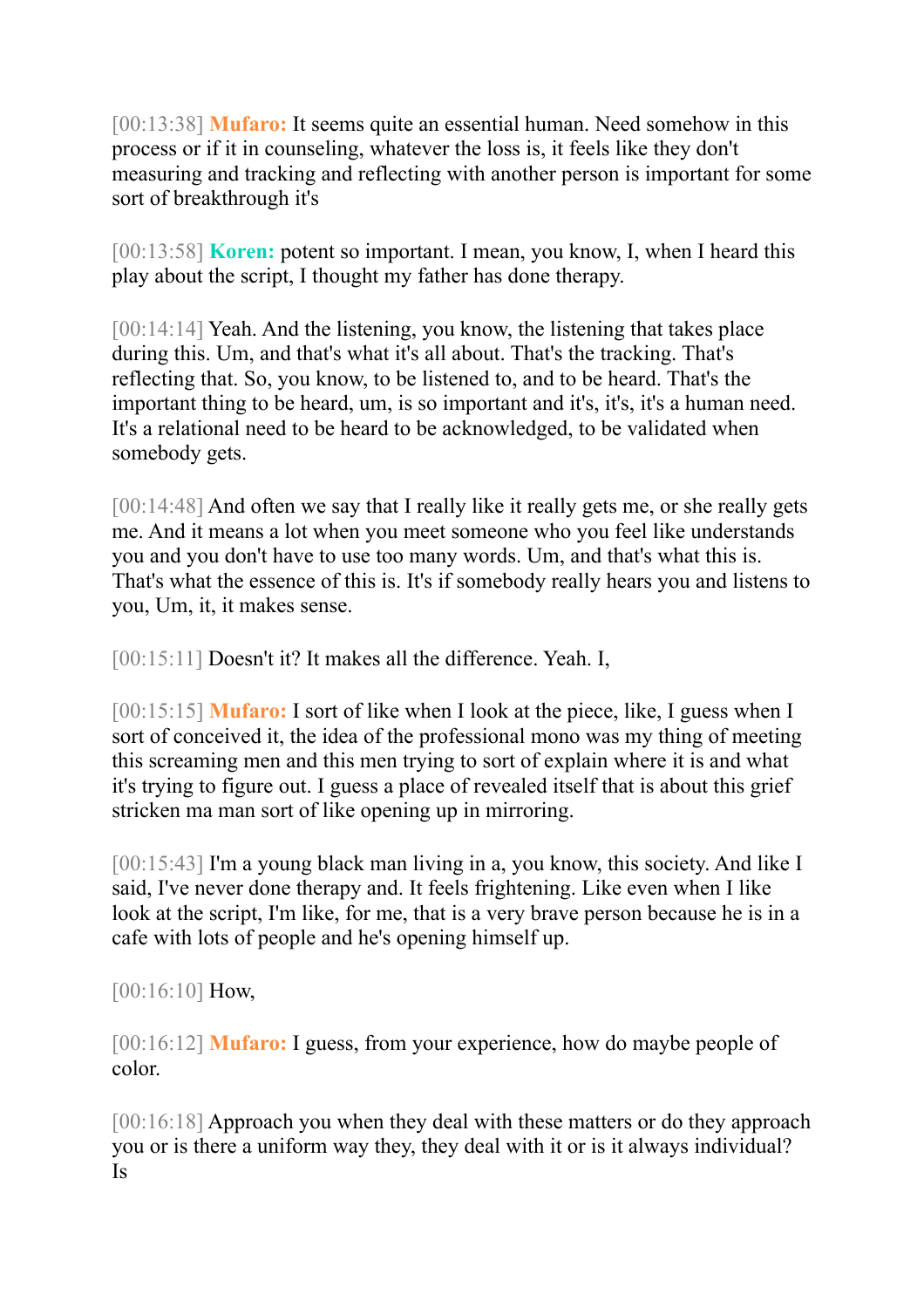[00:16:29] **Koren:** everybody else it's individual or wise, so that, so you come with with, with what you need to bring. And again, if the person can listen and hear things from your point of view, when it's important, when you're working with.

[00:16:45] Black clients to be aware of what the nuances around death might be. And you can work that out, whether you're a black therapist or not, you know, I'm a black paper. So there's certain things that I will go straight to terms of Jamaican therapists and Western gym clients, sorry, as opposed to African clients, because there's a difference there there's a cultural differences.

[00:17:11] Absolutely. Now I come from a west Indian background, so. I could probably plug into the west Indian one quite quickly and understand, you know, what goes on when somebody first dies, but I've learned, you know, our, so with your culture, it's different. And I'll ask the question. I don't shy away from owning, you know?

[00:17:33] Okay. So I don't know what that might be. What, tell me about that. What happened? And somebody dies in your culture. How do family respond to that? What kind of support have you had? Um, and then also make sure that I'm really careful to, um, listen to how they respond to what I'm asking, because I'm having to pay a special attention to not miss.

[00:18:07] Nuances, um, that might be there. Um,

[00:18:14] **Mufaro:** it seems like your job is like, and I'm just in awe of you. It seems like this idea of like, I think human beings are complex. Like, I guess that's why you maybe try to write a place. Cause I'm trying to figure them out through characters by their complex. So you. Sit in front of all these complex people.

[00:18:37] And you try to do all these things to listen and, and like, like the word listeners like keeps coming up and I think it's a wonderful word and a wonderful thing. You keep talking about listening and even talked about the clients listening as well.

[00:18:57] I always thought therapy was the B just rambling on about like my problems. So

[00:19:04] that, but this idea of listing is just so amazing. I just, how w how fundamental to, I guess, connection and healing is listening, I guess it sounds like a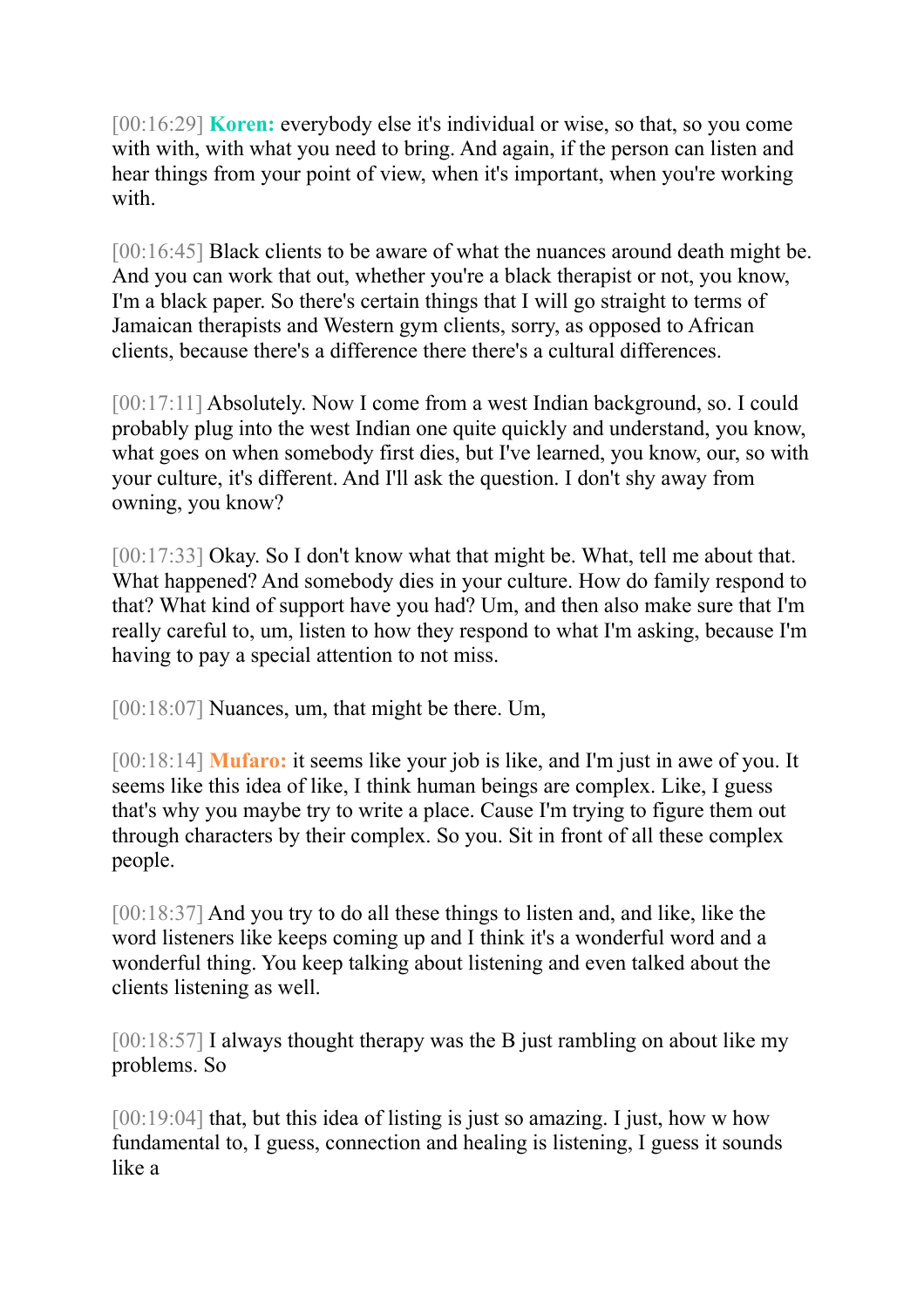[00:19:19] **Koren:** big thing. It is. And, um, at the end of the play where the character says, I'll cry with you, you know, that tells him that she's been paying attention.

[00:19:36] She's been listening. She's shared her experience of grief with him. And, and now she's saying I'm going to sit alongside you and I will cry with you. Yeah. That's somebody that's been heard. Uh, yeah, because he's, he's full of grief and he can't cry con con

[00:20:00] **Mufaro:** con let the tears go. Isn't it econ like, I, I guess when I, I talk about this character and like being, uh, I guess about listening and.

[00:20:19] Do you think it's easier for people of color maybe to come and talk to you and listen, or,

[00:20:25] **Koren:** and you listen to them a black therapist, or it may be as a black

[00:20:31] **Mufaro:** therapist. I'm not trying to make it, but do you think there's a resonance there or it doesn't really,

[00:20:37] **Koren:** it matters. It does matter. Um, again, you know, it's so important to be able to see yourself reflected.

[00:20:49] What's around you, you know, actors talk about this, you know, and so black people may or may not look for a therapist that looks like them. Um, and sometimes I will actually get inquiries where people say I'm, I'm black and I would like a black therapist. Um, so sometimes it's very, very clear, but there's something about.

[00:21:15] You know, as I say, finding the right therapist is important and there are all sorts of unconscious processes that go on in the room around, um, Who, who I am to my clients. So sometimes it could be, it doesn't work because for whatever reason, there's something about how I am that might be reminding them of somebody that they don't like unconsciously.

[00:21:42] So we just don't click because for them that keeps coming up. And potentially, if you think about it as a black person sitting across from the white therapist, Trying to talk about your experiences as a black person, because there are plenty of them, you know, that this is a loaded thing to be black, it's a political thing to be black.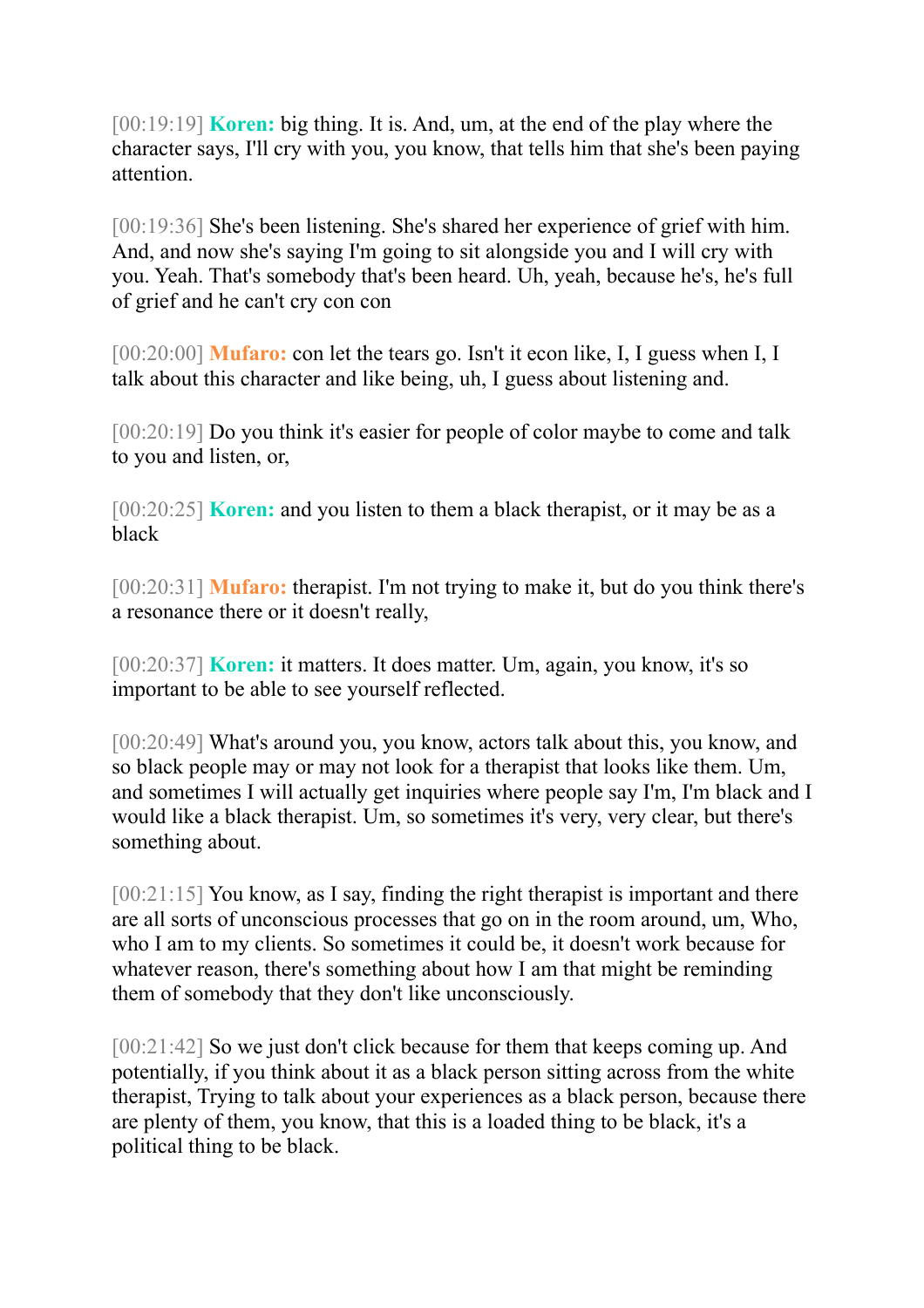[00:22:05] Absolutely. So how, how do you do that with somebody when you're expressing things that maybe they don't have any knowledge or experience of may have a discomfort around. May not be able to go there with you because you know, no matter how woke they might be and how much they might have black friends and care about black issues, certain things that you will bring, they might not be able to connect with.

[00:22:41] Um, Where does that leave you? Where does that leave you? Because containment is important, you know, in, in some ways in the play, um, her presence, uh, was containing him somehow. Um, and even though he, he broke out of that a few times and, you know, reacted and responded, there was something about her presence.

[00:23:07] That kept him there. Why did he stay, you know, he could have walked out. He nearly did it.

[00:23:14] **Mufaro:** I guess this comes to the idea that we'll be talking about about like, maybe me as a, as a black man walking in, maybe being off into your office and seeing you're recognizing you're a person of color recognizing maybe that can keenness this or that, whatever connection you might want to say.

[00:23:34] But I guess I do feel strange, I guess, for your job, is that an important element that

 $[00:23:42]$  they see you as

[00:23:43] **Mufaro:** a stranger, even if they see the connection or like a, like I recognize you're a person of color, I'm a person of color, but that distance that you are a stranger, um, is that an important facet

[00:23:56] **Koren:** of your work?

[00:23:57] It's really important. Um, You know, often people will come to therapy and they'll say, you know, I've talked to my friends, I've talked to my family, but the thing about talking to somebody that, you know, is that well, a, they know you and they have a perception of you. And if you bring something that is outside of their awareness of their perception of you.

[00:24:28] They might not notice that difference, or they might not be able to connect with it anyway, equally people that, you know, in your family tend to love you so they can be very, um, blinkered about protecting you. Um, And they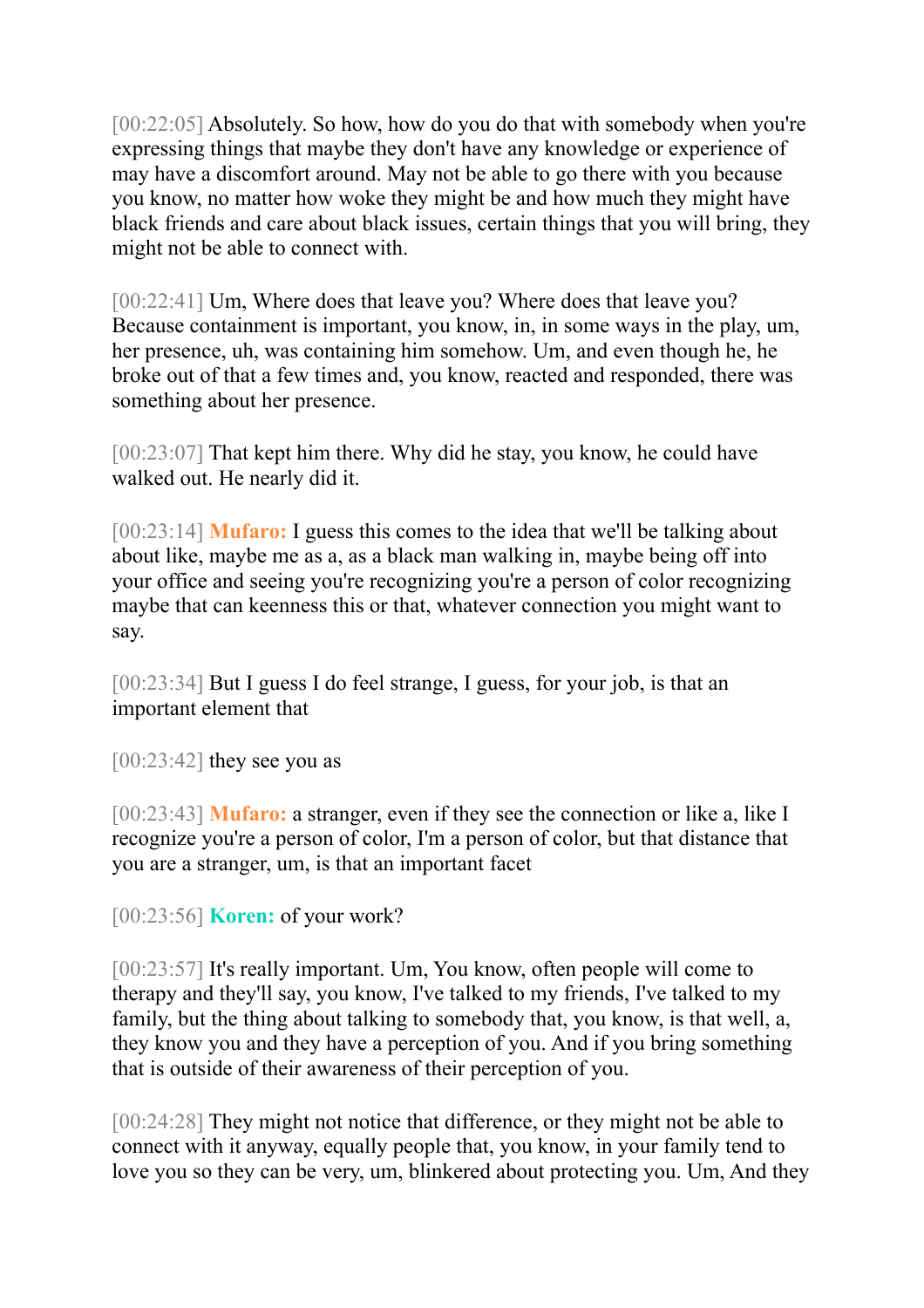can also shut down from stuff that they don't want to hear about you. And it might be hard for you to say some things to them that, you know, will upset them about how you're feeling or their response shuts you down, you know, so they might hear it, but they might sell.

[00:25:09] Don't be that that'd be silly, you know, and give you, whereas in therapy, I will listen to that and I will let that keep going. Um, and I'll let them go with far as they need to go with that,

[00:25:24] **Mufaro:** understanding

[00:25:25] **Koren:** that feed.

[00:25:28] **Mufaro:** So, yeah, I guess grief is, um, for me, I guess, as I, as it was blow this pieces, right. It's one of those things like, uh, coming from an African background where we have this thing where.

[00:25:46] We have this lab not elaborate, but they are very dramatic funerals. Like really, you know, we, we really do things like I there's a celebration or as a way of mourning. And we have like sometimes when you turn up to a funeral, you have, um, women who do like this sort of choreographed over heightened sort of morning, this sort of rituals around death and mourning.

[00:26:11] Um, Living in the Western world, I guess that's the question I'm trying to get to. So I'm going with a long roundabout

[00:26:19] **Koren:** way. That's fine. Are they

[00:26:25] **Mufaro:** certain rituals of grief that binds us in the Western world, maybe in this country may be, or there isn't such thing. And if there isn't, is there a need for such thing?

[00:26:46] **Koren:** Um, I mean, I suppose the stages of grief that I mentioned earlier are

[00:26:52] **Mufaro:** significant.

[00:26:54] **Koren:** Yeah. Um,

[00:26:59] but I, you know, I think it's important. If we had a better relationship with death, which is the one thing that's going to happen to us all, you know, there's no getting away from this one. If we had a better relationship with that in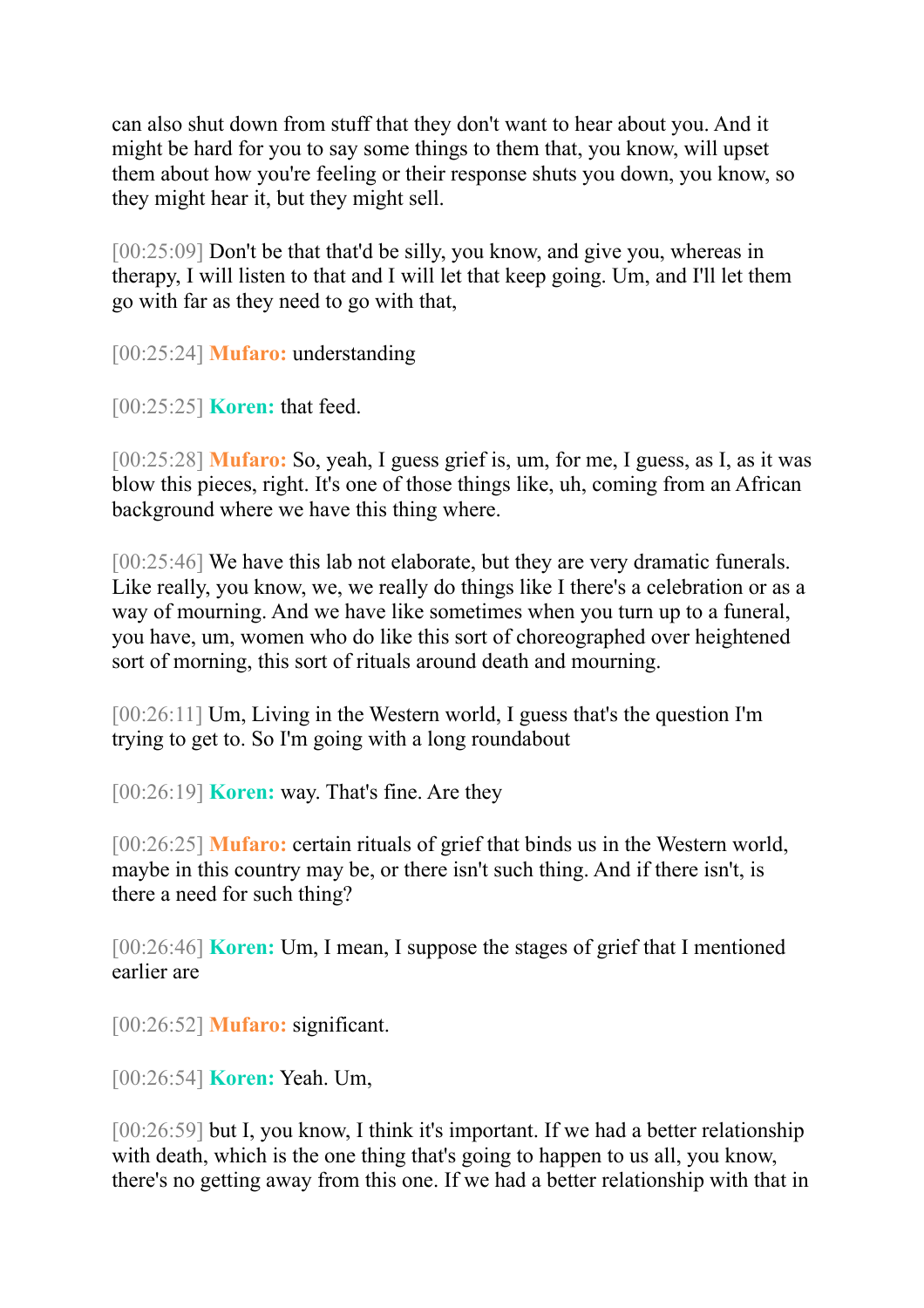terms of acknowledging it's going to happen. And not preparing for it necessarily, but kind of preparing for it,

[00:27:36] **Mufaro:** say that it's like, I, like, I think, I don't know if it's me, but I feel like me getting more of that.

[00:27:44] Become more accepting of the fact that that'll happen. Big may younger me would have be like, whoa, whoa, let's go talk about an impending dying or something of that situation because. It's a scary concept that you wouldn't be here one day and people move on without you. It's a, and to accept that is scary, isn't it for a

[00:28:05] **Koren:** lot of people.

[00:28:06] Absolutely. It's scary. And we say things like, you know, you only live once, you know, and we can throw away things like that, but there's something about if we did acknowledge it more, I think we would live better because. Cherish, what we have more, you know, we would recognize this isn't gonna be this isn't gonna last forever.

[00:28:33] So let me be grateful. Let me enjoy every second of this. And you know, you know, people who have had near death experiences, one of the constant things that comes out of that is them being more appreciative of life. When they've had that experience, looking

[00:28:52] **Mufaro:** at my character for CE, he has a professional monitor, sort of help him at the funeral and stuff like that.

[00:28:58] And now we talk about these funerals where you're not allowed to be then family can't be for funerals. How do you, what do you think this sort of ritual? I guess, I mean, because this is what the character is sort of trying to confront in a sort of practical way of his, but he's dealing with this emotional thing.

[00:29:17] How do you think this is ritual? We observe help pass. Um, as people navigate this period in our life is difficult period in our life because I mean, I'm just trying to think about, I am not an expert on all civilizations, but I mean, most simulation around the whatever, some sort of funeral process, some sort of funeral rights they do, um, why this is important.

[00:29:47] **Koren:** I think it's important to, um,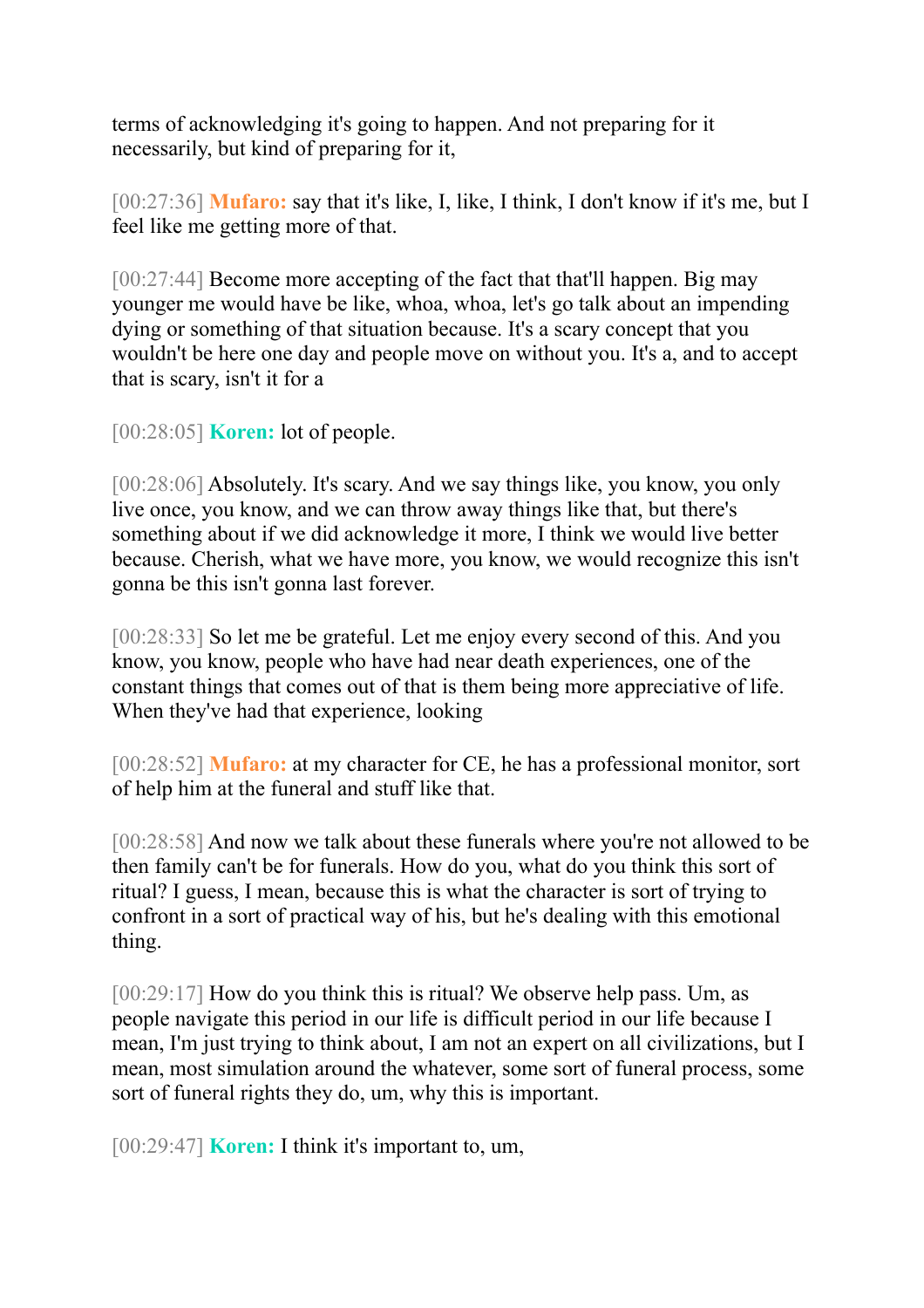[00:29:54] to, I'm trying to think of the word I want to use. It's like having closure that set closure, we need closure, um, with loss, with grief. And I think that the funeral, so many is a way of having closure of having a sense of, okay. That, yes, they've gone. This ritual of burying them is confirming that, um, If we didn't have that, if we didn't have something that said, okay, this is signaling that this person has now gone.

[00:30:40] What happens? How do you. And you know that, how do you, how do you make that mark inside to say, yeah, this is, this is it. And some people can't even make that even when the whole funeral has been happening. Um,

[00:30:59] **Mufaro:** I guess this is, this is, I guess we w we talked about the ritual needing a mark, or an acknowledgement of.

[00:31:10] Of this event happening, I

[00:31:13] guess

[00:31:16] **Mufaro:** the question that always comes up, isn't it, as we, as we've talked about grief and what it is is how do you miss do it? How do you get over it? And then the pain and confusion. I know people don't tie, I know in therapy, but it feels. Epic. It feels like a real epic thing to happen to people to lose, to lose and to love and to lose.

[00:31:45] **Koren:** Absolutely. Um, and it time, um, and, and being allowed to do it at your pace as well. That's important, I think, um, because after. People around someone who has lost someone, want them to get past it. I want them to feel bad and might want to hurry that along, you know? And that's about their own discomfort of being around somebody who's grieving, but it's so important that somebody does that at their pace.

[00:32:28] And I'm in the play. You know, he, he's struggling with the fact that he's not crying. Um, and it's in the presence of someone else who invites him to have them sit alongside him in his tears that allows him to do that. Um, but there was no pressure from her, for him to bring his tears. Um, You know, in therapy, there's no pressure from the therapist to be anywhere other than where you are in that moment.

[00:33:06] But having somebody alongside you, who, who wants to just sit alongside you and be here with you as much as they can. It's so important that helps you, that helps you to get past the pain because you're being allowed to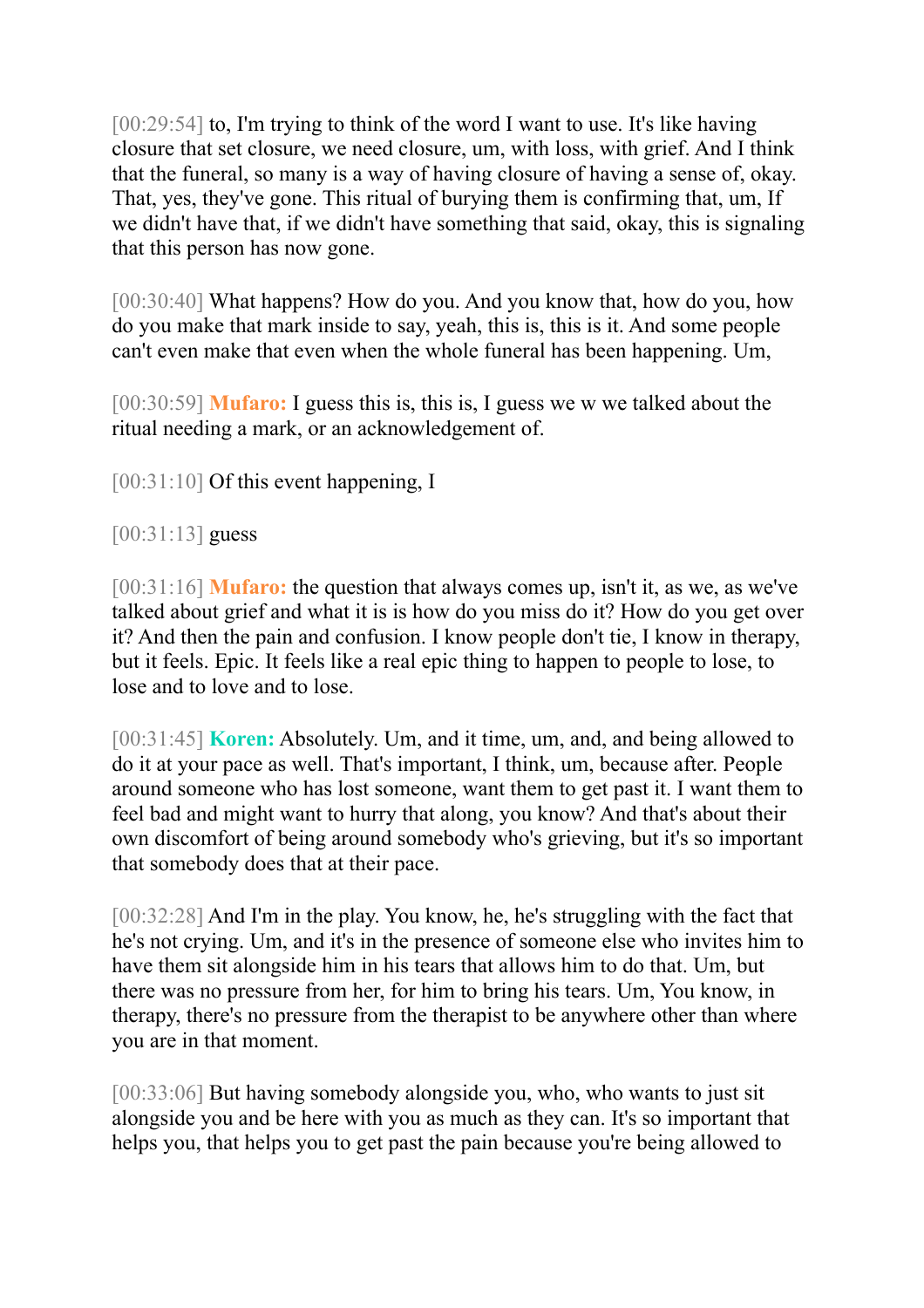express it fully the far. I mean, I wanted to ask you a few questions because as I said, when I read the play, I immediately thought this person's had therapy.

[00:33:37] So when you told me that you hadn't done that really surprised me. I guess I wanted to write

[00:33:44] **Mufaro:** a book. Trying to connect, I guess.

[00:33:49] **Koren:** Yeah. Trying

[00:33:50] **Mufaro:** to, I don't even know if he's asked permission to grieve. I think it felt like, or maybe just, just, just, it was a piece I was trying to say, I get it. I get the grief

[00:34:05] and.

[00:34:10] **Mufaro:** But I'm trying to connect to anatomy, uh, and that's what I wanted for the character. So, uh, and I, and I don't wanna make the character sound like I'm taking everyone's grief and putting it into the character. I'm just talking about grief that I've experienced. And, and I know, and I can't stand. And this sort of idea of a professional mourner.

[00:34:35] I got, I, I, I, uh, I live here, uh, originally from Zimbabwe. Um, I have family here, but it's not like a lot. So in essence, I'm in sort of in a bubble still, you know what I mean? Um, in a bubble, within a bubble, I guess,

[00:34:51] and,

[00:34:54] **Mufaro:** and I just thought, whoa, they've surely other people like. Ah, yeah, this can't just be happening to me. So if you're living in this place, which is probably alien or not over your home still, but there's differences and this thing happens to you and you lose, how do you figure it out? And I was like, well, I would probably call a professional morning if I didn't have any people around me, but I like, why would I call a professional mourner?

[00:35:28] So this sort of sent me on this journey to try to understand why God call a stranger or pay a stranger, some money, which the character does. I'm not saying I'm the character, but I'm saying in this strove to sort of try to find out this character's journey. And to find out these people existed meant there was a need for them.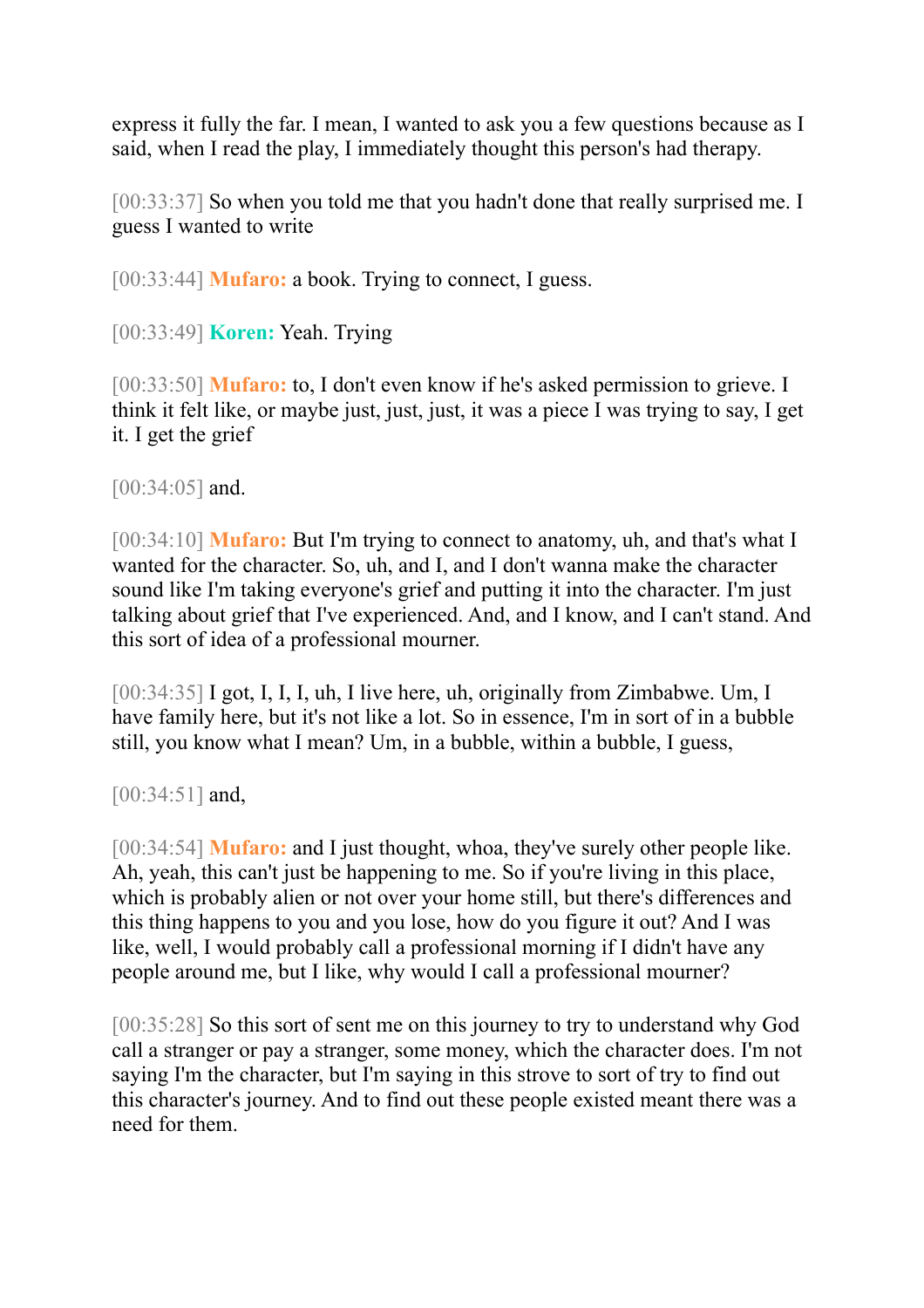[00:35:54] There was a need. There were people who were searching to talk to strangers, to get strangers, to come to their funerals and cry with them and help them cry and learn details about their wives and their daughters and their friends. They never met.

[00:36:10] **Koren:** Sit

[00:36:10] with

[00:36:10] **Mufaro:** them and listen and do these things. And I found that I find that transaction quite beautiful and quite, you know, there's something, you know.

[00:36:24] Yeah. Um, wonderful about it. Wonderfully human. Yes, yes. Um, about it and, uh, yeah, that's what I wanted to explore. That, that connection that can be found in two strangers. Bonding over one. Person's lost. She, you know what I mean? Yeah. And how that helps that

[00:36:45] **Koren:** character to move on, I guess, to therapy is exposing because people come and they bring their, all of that vulnerability. Um,

[00:36:56] **Mufaro:** I've been talking to you now. I feel, I feel, uh, not, not in. Oh, I, I feel like I, I could talk to you and a, and I, and I like you very much. And I enjoy, I think a very feel, very warm. And, but, and I know some person's going to be sitting in, in a room somewhere. He's going to be listening and they'll be like, okay, that boy suffered grief.

[00:37:21] But even I did that, someone knows that I've suffered grief feels exposing, like I've been grief stricken, but then it shouldn't be because. We all suffer grief, but still that felt like even when I think about the play, I think people would think it's me, which is fine. Um,

[00:37:43] **Koren:** but is it fine?

[00:37:53] **Mufaro:** I think sometimes an audience wants to associate.

[00:37:59] The

[00:37:59] **Mufaro:** create the work of the creator with the creator. And I guess as I'm talking now, I'm talking about grief and I'm talking about all these things and losing it and, um, and so, yeah, they'll probably think it's me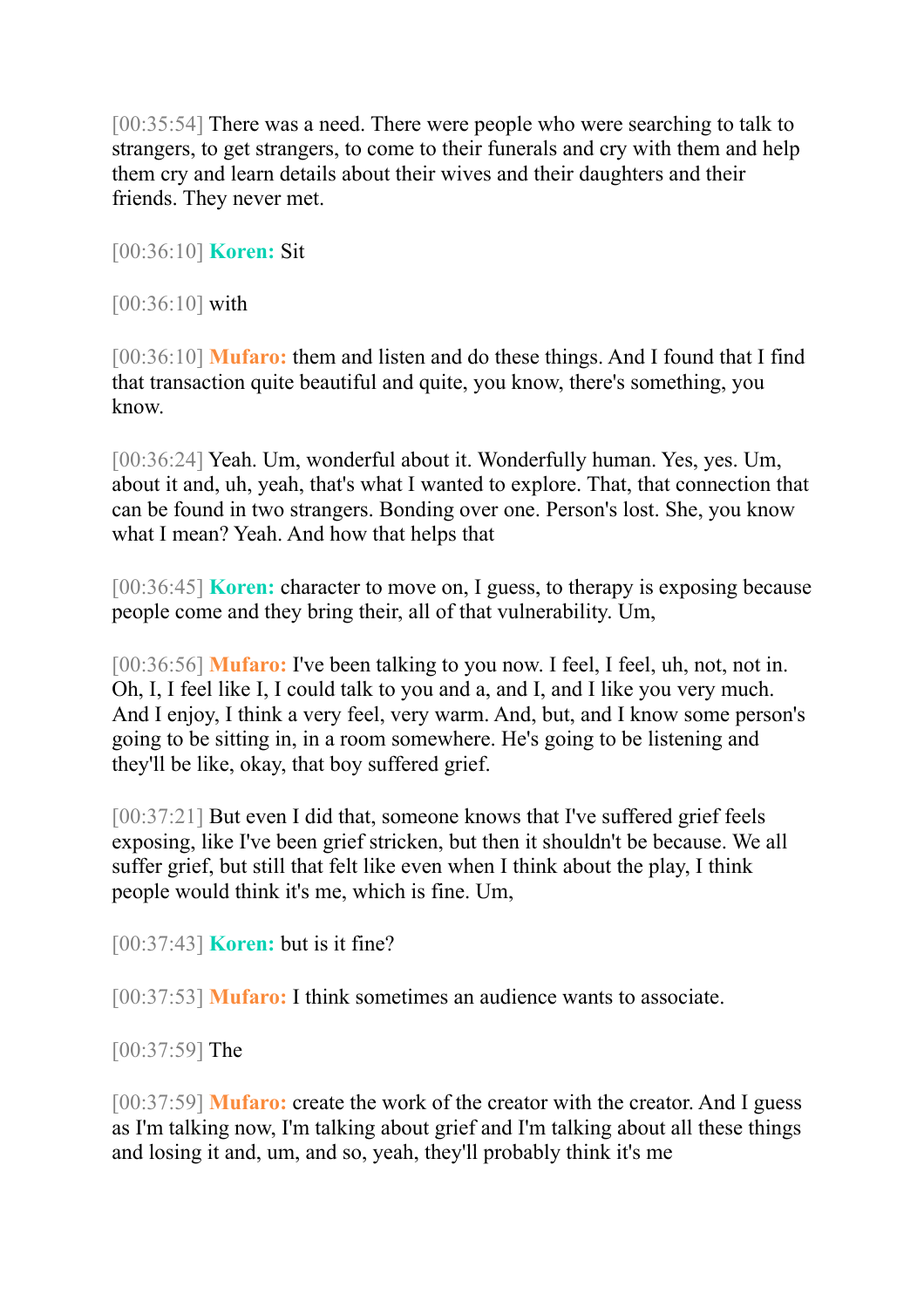[00:38:16] and

[00:38:19] **Koren:** it's all right.

[00:38:20] **Mufaro:** It's all right, because.

[00:38:25] **Koren:** I think

[00:38:25] **Mufaro:** the plate deals is something so fundamentally human that if I, if it wasn't me, if I wasn't in there, they need to put and be a human play. It would be false. It would be, it wouldn't be right.

[00:38:43] **Koren:** You know,

[00:38:45] **Mufaro:** and sort of trying to think about. Crying. I think there's a thing about crying in the end about release of emotion. And, um, now what that means for, uh, men, for men of color as well. Um, and. that release, I guess, you know, and, and understood. Find a, standing that in the character and how the character gets the, I guess. So I wanted to explore all of those. Sort of ideas in myself and like, do I cry? I was asking this questions myself.

[00:39:29] I was right. I was like, oh God did I? I was like, oh yeah. Do you know what I mean? Like looking at what I was going through and what I was sort of trying to express, I guess.

[00:39:41] **Koren:** Yeah. Yeah, no, I really loved the play. I, I did want to, um, express. Thank you very much. It moved me. It really did move

[00:39:55] **Mufaro:** me. You know, like I never, I actually, when you say that it's quite, I never planned it to be a move.

[00:40:00] I just, it wasn't like I did, I was going to go, oh, I want you to pride or be moved or it felt.

[00:40:11] There was something was being said, this has been a really wonderful discussion and current, and, um, I learned a lot, uh, which wasn't part of the object of the talk, but I learnt a lot. And, uh, the idea of talking and listening and all of these things that are part of your work, sort of maybe come into my work as well as somehow.